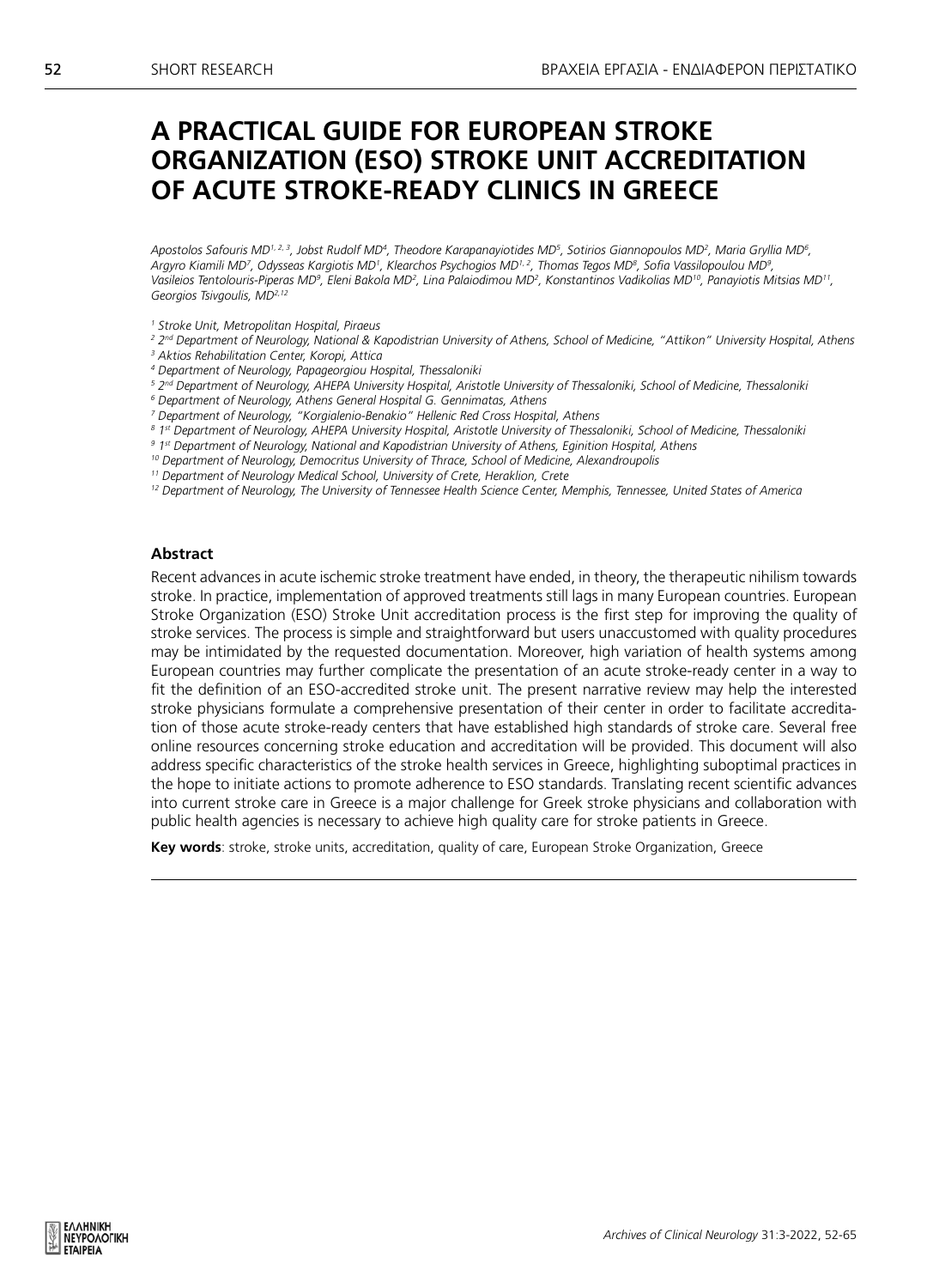# **ΈΝΑΣ ΠΡΑΚΤΙΚΌΣ ΟΔΗΓΌΣ ΠΙΣΤΟΠΟΊΗΣΗΣ ΩΣ ΜΟΝΑΔΕΣ ΑΓΓΕΙΑΚΩΝ ΕΓΚΕΦΑΛΙΚΩΝ ΕΠΕΙΣΟΔΙΩΝ (ΑΕΕ) ΣΤΟΝ ΕΥΡΩΠΑΪΚΌ ΟΡΓΑΝΙΣΜΌ ΕΓΚΕΦΑΛΙΚΩΝ (EUROPEAN STROKE ORGANIZATION) ΤΩΝ ΕΛΛΗΝΙΚΩΝ ΚΛΙΝΙΚΩΝ ΠΟΥ ΝΟΣΗΛΕΎΟΥΝ ΟΞΈΑ ΑΕΕ**

Σαφούρηs Απόστολος<sup>1,2,3</sup>, Rudolf Jobst<sup>4</sup>, Καραπαναγιωτίδηs Θεόδωροs<sup>5</sup>, Γιαννόπουλοs Σωτήριοs<sup>2</sup>, Γρύλλια Μαρία<sup>6</sup>, Κιαμίλη Αργυρώ<sup>7</sup>, Καργιώτης Οδυσσέας', Ψυχογιός Κλέαρχος<sup>1, 2</sup>, Τέγος Θωμάς<sup>8</sup>, Βασιλοπούλου Σοφία<sup>9</sup>, Τεντολούρης-Πιπεράς Βασίλειος<sup>9</sup>, *Ελένη Μπακόλα2 , Λίνα Παλαιοδήμου2 , Βαδικόλιας Κωνσταντίνος10, Μήτσιας Παναγιώτης11, Τσιβγούλης Γεώργιος2, 12*

- *<sup>1</sup> Μονάδα Εγκεφαλικών, Ιδιωτικό Θεραπευτήριο Metropolitan, Πειραιάς*
- *2 Β' Πανεπιστημιακή Νευρολογική Κλινική, Εθνικό Καποδιστριακό Πανεπιστήμιο Αθηνών, ΠΓΝ «Αττικόν», Αθήνα*
- *3 Κέντρο Αποκατάστασης «Άκτιος», Κορωπί Αττικής*
- *4 Νευρολογική Κλινική, ΓΝ Παπαγεωργίου, Θεσσαλονίκη*
- *5 Β' Νευρολογική Κλινική, ΠΓΝ ΑΧΕΠΑ, Αριστοτέλειο Πανεπιστήμιο Θεσσαλονίκης, Θεσσαλονίκη*
- *6 Νευρολογική Κλινική, ΓΝΑ «Γ. Γεννηματάς», Αθήνα*
- *7 Νευρολογική Κλινική, Γ.Ν.Α. «Κοργιαλένειο-Μπενάκειο Ελληνικός Ερυθρός Σταυρός», Αθήνα*
- *8 Α' Νευρολογική Κλινική, ΠΓΝ ΑΧΕΠΑ, Αριστοτέλειο Πανεπιστήμιο Θεσσαλονίκης, Θεσσαλονίκη*
- *9 Α' Πανεπιστημιακή Νευρολογική Κλινική, Εθνικό Καποδιστριακό Πανεπιστήμιο Αθηνών, Αιγινήτειο Νοσοκομείο, Αθήνα*
- *10 Νευρολογική Κλινική, Δημοκρίτειο Πανεπιστήμιο Θράκης, Ιατρική Σχολή, Αλεξανδρούπολη*
- *11 Νευρολογική Κλινική, Ιατρική Σχολή, Πανεπιστήμιο Κρήτης, Ηράκλειο*
- *12 Department of Neurology, The University of Tennessee Health Science Center, Memphis, Tennessee, United States of America*

# **Περίληψη**

Οι σύγχρονες εξελίξεις της θεραπευτικής του οξέος ισχαιμικού αγγειακού εγκεφαλικού επεισοδίου (ΑΕΕ) έθεσαν ένα τέλος στη μηδενιστική προσέγγιση των ΑΕΕ, τουλάχιστον θεωρητικά. Στην πράξη, η εφαρμογή των αποδεδειγμένων αποτελεσματικών θεραπειών υστερεί σε πολλές χώρες της Ευρώπης. Η διαδικασία πιστοποίησης μονάδων ΑΕΕ από τον Ευρωπαϊκό Οργανισμό Εγκεφαλικών (European Stroke Organization, ESO) δύναται να συμβάλει στη βελτίωση της ποιότητας των υπηρεσιών υγείας για τους ασθενείς με ΑΕΕ. Η διαδικασία είναι απλή αλλά ιατροί ανεξοικείωτοι με διαδικασίες πιστοποίησης ίσως διστάσουν να προχωρήσουν σε αίτηση του κέντρου στο οποίο εργάζονται. Επιπλέον, διαφορές στην καθημέρα κλινική πρακτική μεταξύ Ευρωπαϊκών κρατών αυξάνουν την ανομοιογένεια και δυσχεραίνουν την παρουσίαση μιας κλινικής που νοσηλεύει ασθενείς με ΑΕΕ με τρόπο που να δείχνει προσαρμοσμένη στον ορισμό μιας μονάδας ΑΕΕ σύμφωνα με τον ESO. H παρούσα περιγραφή στοχεύει να βοηθήσει τους ιατρούς που διαχειρίζονται ασθενείς με ΑΕΕ στο να δημιουργήσουν μια συνολική παρουσίαση της κλινικής τους, ώστε να ευοδωθεί η ευρωπαϊκή πιστοποίηση εκείνων των ελληνικών μονάδων που παρέχουν ήδη υψηλή ποιότητα υπηρεσιών στους ασθενείς με ΑΕΕ αλλά παρουσιάζουν ελάσσονες ελλείψεις, που δεν είναι όμως απαγορευτικές της ευρωπαϊκής πιστοποίησης. Αναφέρονται ηλεκτρονικές πηγές εκπαίδευσης και πιστοποίησης με ελεύθερη πρόσβαση. Παρουσιάζονται συνοπτικά κάποια προβλήματα που αφορούν την επείγουσα διαχείριση ασθενών με ΑΕΕ στη χώρα μας με την ελπίδα να προωθηθεί ο διάλογος που θα οδηγήσει σε πρωτοβουλίες εναρμόνισης των κλινικών πρακτικών με τις ευρωπαϊκές κατευθυντήριες οδηγίες. Η μετάφραση των επιστημονικών επιτευγμάτων στην καθημέρα κλινική πρακτική διαχείρισης των ΑΕΕ στην Ελλάδα είναι η μεγάλη πρόκληση για τους ιατρούς που διαχειρίζονται ασθενείς με ΑΕΕ στη χώρα μας. Είναι αδήριτη ανάγκη η εμβάθυνση της συνεργασίας με τις αρχές δημόσιας υγείας της χώρας προκειμένου να επιτευχθεί υψηλή ποιότητα υπηρεσιών υγείας στους Έλληνες ασθενείς με ΑΕΕ.

**Λέξεις ευρετηρίου:** αγγειακό εγκεφαλικό επεισόδιο, μονάδες εγκεφαλικών, πιστοποίηση, ποιότητα υπηρεσιών υγείας, European Stroke Organization, Ελλάδα

53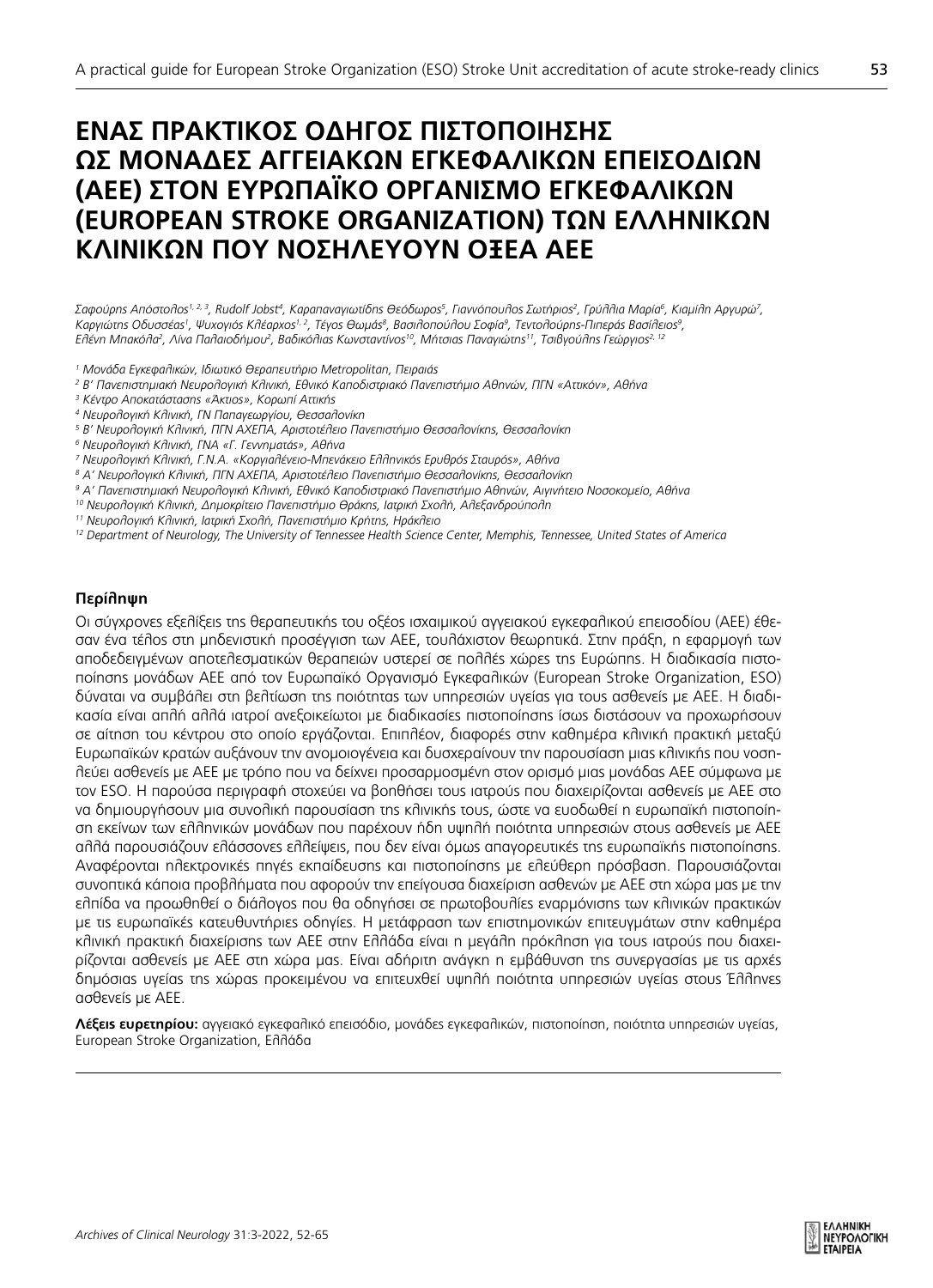### **Introduction**

Randomized-controlled clinical trials have long solidified the crucial role of multidisciplinary stroke units for reducing post stroke mortality and disability [1]. Although organized services exist in most European countries, there is wide variability in the translation of treatment guidelines into clinical practice, and in adherence to quality indicators [2]. The European Stroke Organisation (ESO) in cooperation with the Stroke Alliance for Europe (SAFE) prepared a European Stroke Action Plan (ESAP) that included four overarching targets for 2030:

- 1. Reduce the absolute number of strokes in Europe by 10%.
- 2. Treat >90% of stroke patients in Europe in a dedicated stroke unit as the first level of care.
- 3. Create national plans for stroke encompassing the entire chain of care.
- 4. Fully implement national strategies for multisector public health interventions.

ESO has established certification processes for stroke units and stroke centers to improve quality and reduce discrepancies in stroke care, both within and between European countries [3]. Two levels of stroke care are certified:

Stroke units (SU): basic stroke care including IV thrombolysis, neuro-intensive care, diagnostics, secondary prevention, early treatment of complications and start of rehabilitation.

Stroke center (SC): a fully equipped institution, additionally providing endovascular treatment, advanced neuroimaging and surgical interventions.

There are 7 categories of main criteria for both SU and SC: (A) Lead, (B) Personnel, (C) General infrastructure, (D) Investigations, (E) Interventions and monitoring, (F) Teaching, meetings and research, (G) Numbers and quality indicators. Most decisive criteria are defined as **must** criteria that are considered essential and should be fulfilled completely. At least one of the leading physicians of the applying SU or SC needs to be an active member of the ESO. The application is provided in English but standard operational procedures (SOP) already in use in clinical practice are accepted in native language.

Greece has one of the highest incidences of firstever stroke in Europe (European Standard Populationadjusted incidence: 534.1 per 100 000 person-years) [4]. Although safety and efficacy of IVT and EVT have been demonstrated, their use is very limited (mean annual number of IVT in Europe: 142 per million inhabitants vs Greece: 20.5 per million inhabitants; 3.7 per million inhabitants EVTs in Greece vs. 37.1 per million inhabitants in European countries) [5-8]. Furthermore, the number of SU in both the public and private sector in Greece is limited, while only two SU have received ESO certification to date.

In view of the former considerations, the present manuscript aims to serve as a practical guide for interested vascular neurologists to apply for accreditation, a process that offers multifaceted advantages for stroke clinics (Table 1). This document may serve as a roadmap for Greek vascular neurologists, stroke physicians and interventionists during the application process of their Stroke Unit Certification by ESO. A translation in Greek of main requirements is provided in the Appendix.

#### **Stroke Unit Certification Process**

# **Α.** *Stroke Unit definition and multidisciplinary stroke teams*

According to ESO, the definition of a stroke unit comprises the following elements: 1. *A geographically dedicated clearly defined area or ward in a hospital*: stroke unit beds are exclusively used for stroke patients. As such, they cannot be provided by the ICU on demand. This is a major point that troubles lowvolume centers that have difficulties acquiring stroke beds. Even if an ICU bed (with the corresponding ICU nurse) provides more advanced life support care, it cannot provide the expertise needed, as shown later in the definition. 2. *Stroke patients are admitted and cared for by a multi-professional team (medical, nursing, and therapy staff) who have specialist knowledge of cerebral function, training and skills in stroke care with well-defined individual tasks, regular interaction with other disciplines, and stroke leadership.* 

In order to reach the ESO 2030 goal of admitting 90% of stroke patients in stroke units, currently available acute stroke-ready units need to be reinforced in Greece. Centralization of stroke care in one and only unit within each hospital will facilitate the creation of medical and nursing stroke care expertise and will allow the investment of resources for promoting stroke care to permit ESO SU accreditation in Greece. The recent governmental planning is to restructure hospital networks by distinguishing "hubs" that will offer advanced tertiary services and "spokes" that will treat most admissions but rapidly transfer complicated cases to hubs [11]. Stroke physicians should build on this initiative a whole country coverage map of stroke units and centers to diminish current regional variabilities in modern stroke care availability.

#### **Β. Personnel**

B1. *A stroke physician (at least a junior) is present at the institution around the clock 24/7. A stroke neurologist is available around the clock 24/7.* The physical presence of a doctor trained in acute stroke is indispensable. Even though telestroke gained momentum during the current pandemic [12], ESO does not allow accreditation based on telestroke expertise. It is of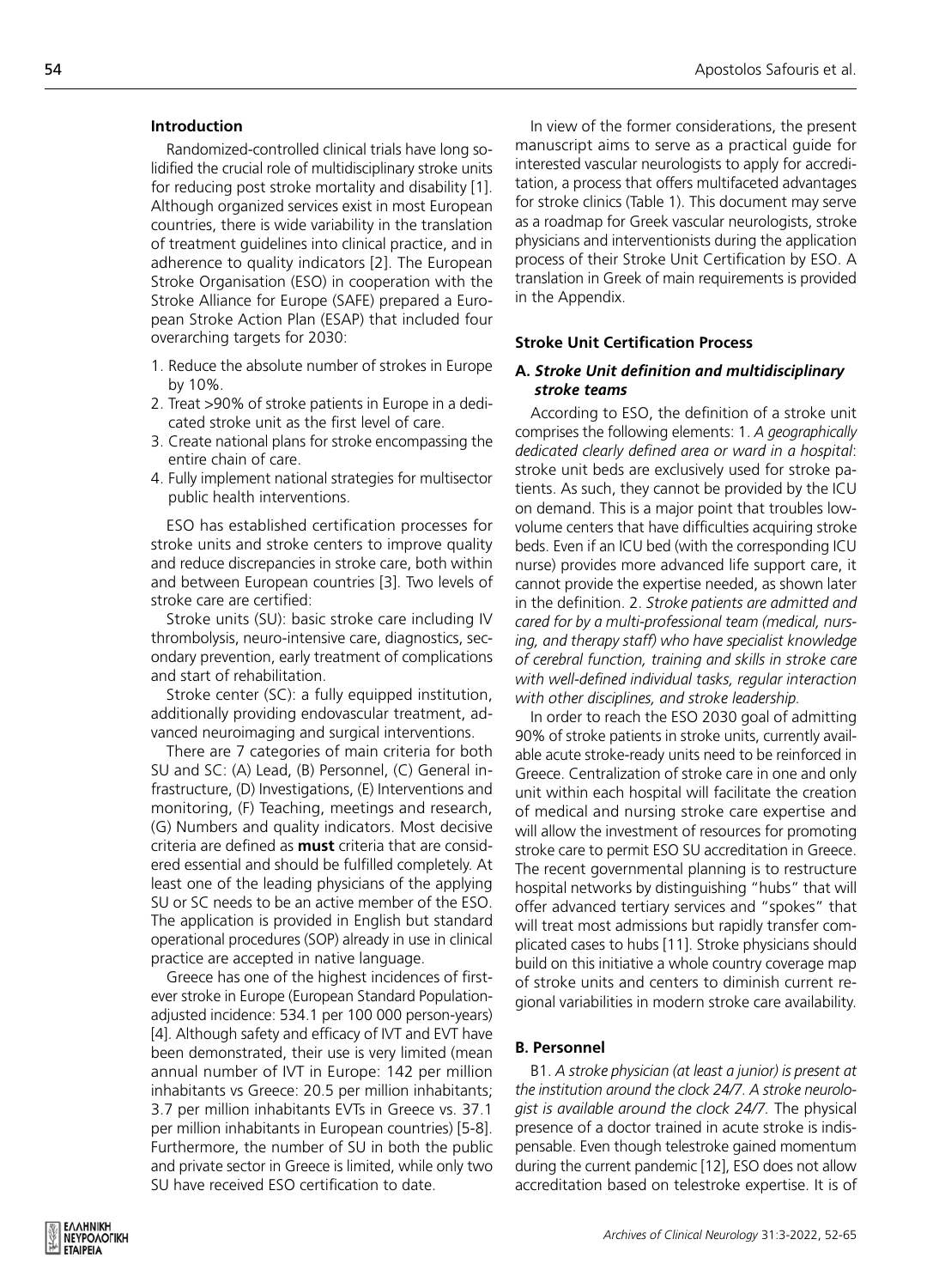**Table 1.** Why should you apply for ESO certification?[9].

| $-1.$          | Improve the quality of patient care by reducing variation in clinical processes. In the absence of national au-<br>dits, ESO provides a unique opportunity in thrombolysis-ready stroke clinics to standardize treatment path-<br>ways and harmonize care with European standards.                           |
|----------------|--------------------------------------------------------------------------------------------------------------------------------------------------------------------------------------------------------------------------------------------------------------------------------------------------------------|
| 2.             | Provide a benchmark for quality of stroke management.                                                                                                                                                                                                                                                        |
| 3.             | Acquire an objective assessment of clinical excellence - ESO auditors have significant experience in stroke<br>care, provide expert advice and follow well-defined criteria for evaluation based on the «European Stroke<br>Organization recommendations to establish a stroke unit and stroke centre» [10]. |
| 4.             | Creates a loyal, cohesive clinical team. The certification process provides an opportunity for staff to develop<br>their skills and knowledge. The accreditation process involves all medical, nursing and paramedical personnel,<br>all of which will contribute to the success of modern stroke care.      |
| 5 <sub>1</sub> | Promotes a culture of excellence across the organization.                                                                                                                                                                                                                                                    |
| 6.             | Facilitates marketing, contracting and reimbursement. Promoting our work may strengthen our case for ob-<br>taining financial aid from non-profit organizations or resources from the public health system.                                                                                                  |
| $7_{\cdot}$    | Strengthens community confidence in the quality and safety of care, treatment and services. This is important<br>for stroke units in the periphery.                                                                                                                                                          |

note that stroke physician may be a junior doctor, even a physician during his specialty training and that even in non-neurology clinics, a stroke neurologist must be available around the clock, since neurological expertise may be needed in the differential diagnosis of stroke mimics or non-vascular neurological complications of acute stroke (eg seizures). The necessary documentation for B1 requirement includes *"official and authorized Work plan and CV's of all stroke staff including full time equivalents"*. The work plan needs approval by the hospital authorities with names, official function, and signatures from two different persons. Training schedules, description of stroke training and integrations may be given in the local language.

B2. *(Non-must criterion) A neurosonologist is available during regular working hours.* Neurosonology expertise varies considerably among European countries. The ESO accreditation process does not require availability of a neurosonologist. Centers with availability of a neurosonologist should describe what is exactly provided and when during the day. It is possible that the widespread use of non-invasive angiography will further limit the role of neurosonology in the future.

B3. *A radiology technician is present at the hospital around the clock, 24/7. A radiologist is present during official working hours and available 24/7. Neuroradiological or neurointerventional assistance by immediate dialogue (tele-stroke) is available 24/7 at the nearest stroke centre.* Radiology technician physically present, radiologist during working hours and available 24/7 and neuroradiologist availability in a collaborating center are prerequisites for stroke unit accreditation. Despite allowing for the absence of a neuroradiologist, a signed agreement of collaboration by neuroradiologists / neuro-interventionalists at the stroke centre must be submitted, since challenging cases may need specialist consultation at any given time.

B4. *Cardiology expertise and internist expertise are available 24/7 or assistance by immediate call is available 24/7 at the nearest stroke centre.* Cardiology and internal medicine specialists are needed in the workup of stroke and for managing possible complications of stroke in the acute phase, but ESO allows for their absence in the hospital harboring the applicant unit, as long as a staff plan is submitted, with names of available specialists of cardiology and internal medicine available 24/7.

B5. *(Non-must criterion) A specialist for neurorehabilitation is collaborating with the team.* External collaborators may be accepted; physician's CV should be included in the application.

B6. *Patients are cared by dedicated stroke trained nursing staff.* There cannot be a stroke unit without stroke nurses. A series of documents need to be provided with every application: Training schedules for nurses, CV of the head-nurse of the SU, number of nursing personnel given in FTE (full time equivalent), and calculated number of nurse per bed/24hrs. The head nurse needs to show previous experience with stroke patients and should train any newcomer nurse to the basics of acute stroke nursing care. Recent advances in acute stroke treatment increase the responsibilities of nurses in the acute phase of stroke, as highlighted by the recent AHA guidelines [13].

Greece combines both the highest doctor-to-population ratio in the world and the lowest nurse-topopulation ratio in Europe [14]. Consequently, nurses in Greece take charge of more patients but carry fewer responsibilities. This iatrocentric model of care means that treatment decisions are made by doctors, leaving only a very small opportunity for nurses to participate in the provision of multidisciplinary care [15]. Both trends are unacceptable for stroke care.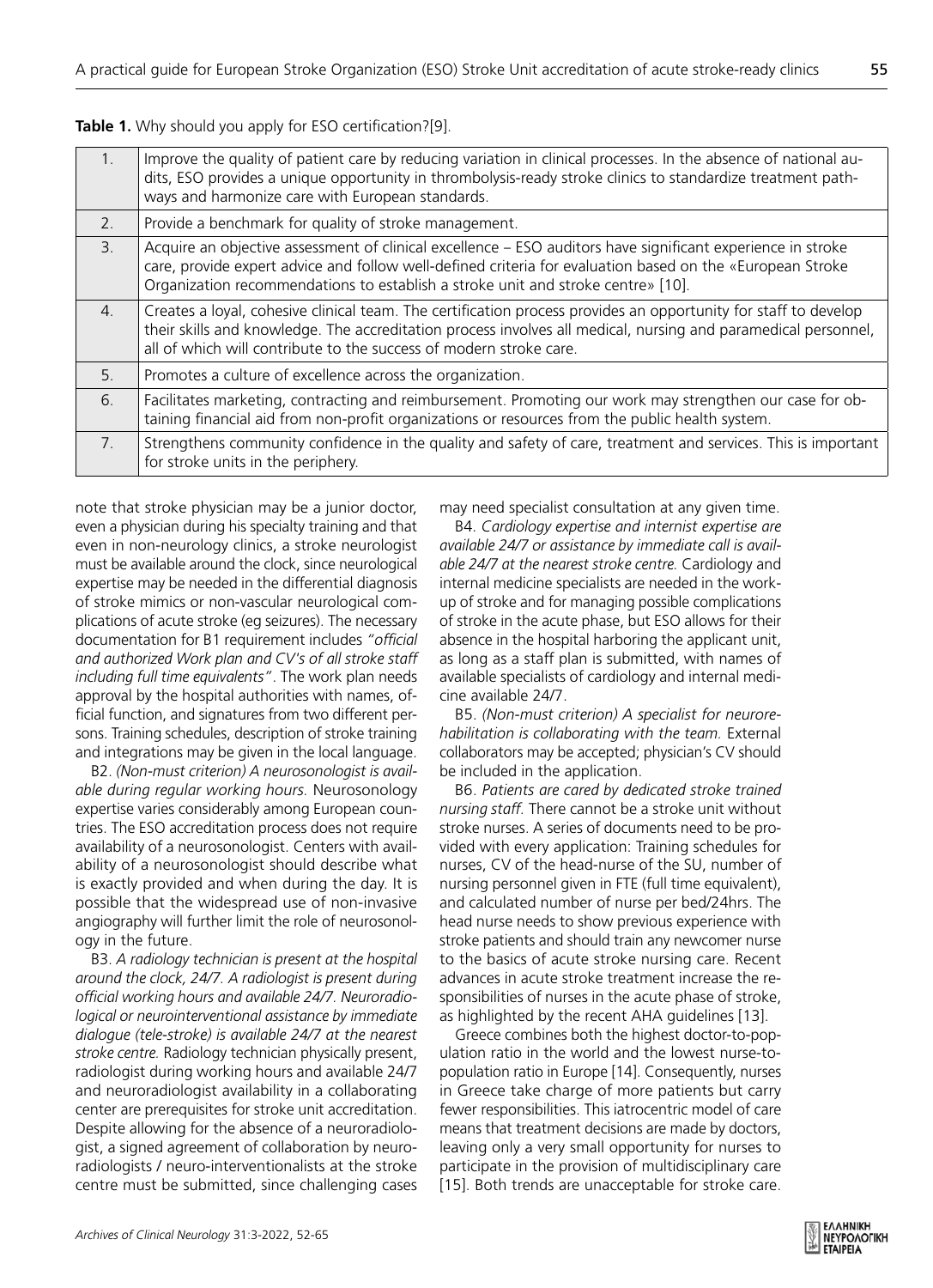The role of stroke nurse cannot be overstated and each application to the ESO should clearly indicate the experience of the leading nurse and the accumulated experience of the stroke nursing team that needs to be adequate for the number of stroke beds.

There are several resources that may be available for nursing education in stroke. Nurses willing to deepen their knowledge in stroke care should be actively supported by stroke organizations which should invite trained nurses in their meetings. The MSc Stroke Program of the Medical School of Democritus University of Thrace accepts nurses with either a university, or a Technological Educational Institutes degree and it is currently the only way for a nurse to acquire an official certification in stroke medicine in Greece [16]. Online resources, albeit informal, are excellent to transmit the theoretical background. The ESO Angels' Initiative provides a full online certification comprising of 20 modules [17].

B7. *Stroke trained physiotherapists (PTs) are part of the stroke team. B8. (Non-must criterion) Stroke trained occupational therapists (OTs) are part of the stroke team. In case of missing OTs, specify who is doing diagnostic testing of cognitive deficits. B9. Stroke trained speech, language and swallowing therapists (SLTs) are part of the stroke team.* Rapid patient mobilization has been widely accepted as a means to hasten recovery in hospitalized stroke patients. Such an important task needs to be initiated, directed, and supervised by a trained physiotherapist that has previous experience with stroke patients. Also, part of the stroke nurse duties is to test all stroke patients for dysphagia on admission and initiate patient positioning but patients with difficulties in swallowing need assessment by a SLT that is also needed in the care of aphasic patients with prolonged hospitalization. The applicant needs to submit a detailed description of stroke training of PTs and SLTs as well as their names, FTE for PTs and SLTs as well as their numbers per stroke bed.

As described previously, the iatrocentric model of healthcare in Greece means that all paramedical specialties are underrepresented in Greek hospitals. Practically all ICUs in Greece have PTs [18], so in centers harboring an ICU, PTs in adequate numbers can also take care of stroke patients. Reported PT/ICU beds ratios range widely from 1:12 to 1:50, meaning that understaffed ICUs cannot possibly provide adequate personnel and this issue must be resolved before submitting the application. The situation is still worse with SLTs, as there will be many acute stroke-ready clinics in Greece that have no SLT coverage, especially in regional hospitals. However, this is a prerequisite for ESO accredited stroke care and incorporating external associates into the stroke team may be a solution to this problem, as long as a specialist with stroke background experience regularly visits the stroke unit and is accessible for emergencies during working hours. This must be thoroughly documented on submission.

OTs availability is not considered a must criterion. Whenever available, names of OTs, FTE for OTs and number of OTs per bed should be provided. If located outside the hospital, signed agreement and staff plan of OT expertise should be provided.

B10. *(Non-must criterion) Support by social worker (SW) is available at the institution.* When available, describe how SWs are integrated in the stroke team, provide names of SWs, FTE for patients, number of SWs per stroke bed. If located outside the hospital, provide a signed agreement and staff plan of SW expertise.

B11. *(Non-must criterion) Patients get access to neuropsychologists. Specify who, when and where, is doing testing of cognitive function for stroke victims that are still active professionally / other similar challenges.* Description of how neuropsychologists are integrated, names of neuropsychologists, FTE for patients, number of neuropsychological assessments of stroke patients during the previous year. If located outside the hospital, provide a signed agreement.

### **C. General Infrastructure**

C1. *Stroke patient care in a discrete area in the hospital, staffed by a specialist stroke multi-professional team with regular multi-professional meetings for planning care. For this purpose the Stroke Unit consists of a geographically defined stroke ward admitting stroke and TIA patients.* This criterion is straightforward: Stroke beds are not to be shared with ICU, neurosurgery or other hospitalized patients. In the only systematic review comparing mobile stroke teams to geographically defined stroke units, no significant change in patient outcomes has been noticed [19]. However, the advantages of stroke wards have been outlined: better financial management, development of nursing expertise, facilitation of research, fundraising and volunteer support, as well as ease of implementation of guidelines and treatment protocols in clinical practice [20]. The applicant needs to submit a standard operating procedure (SOP): a document approved by the hospital authorities with names, official function and signatures from two separate individuals. SOP must include a plan of Stroke Unit facilities and a photograph of the monitoring unit/beds.

C2. *The stroke unit is located in an institution that runs an emergency department (according to international standards, such as trauma level I or higher). C3 The stroke unit is located in an institution that runs an intensive care unit.* Level 1 trauma centers are tertiary centers that include 24-hour availability of critical care coverage by all major medical specialties [21].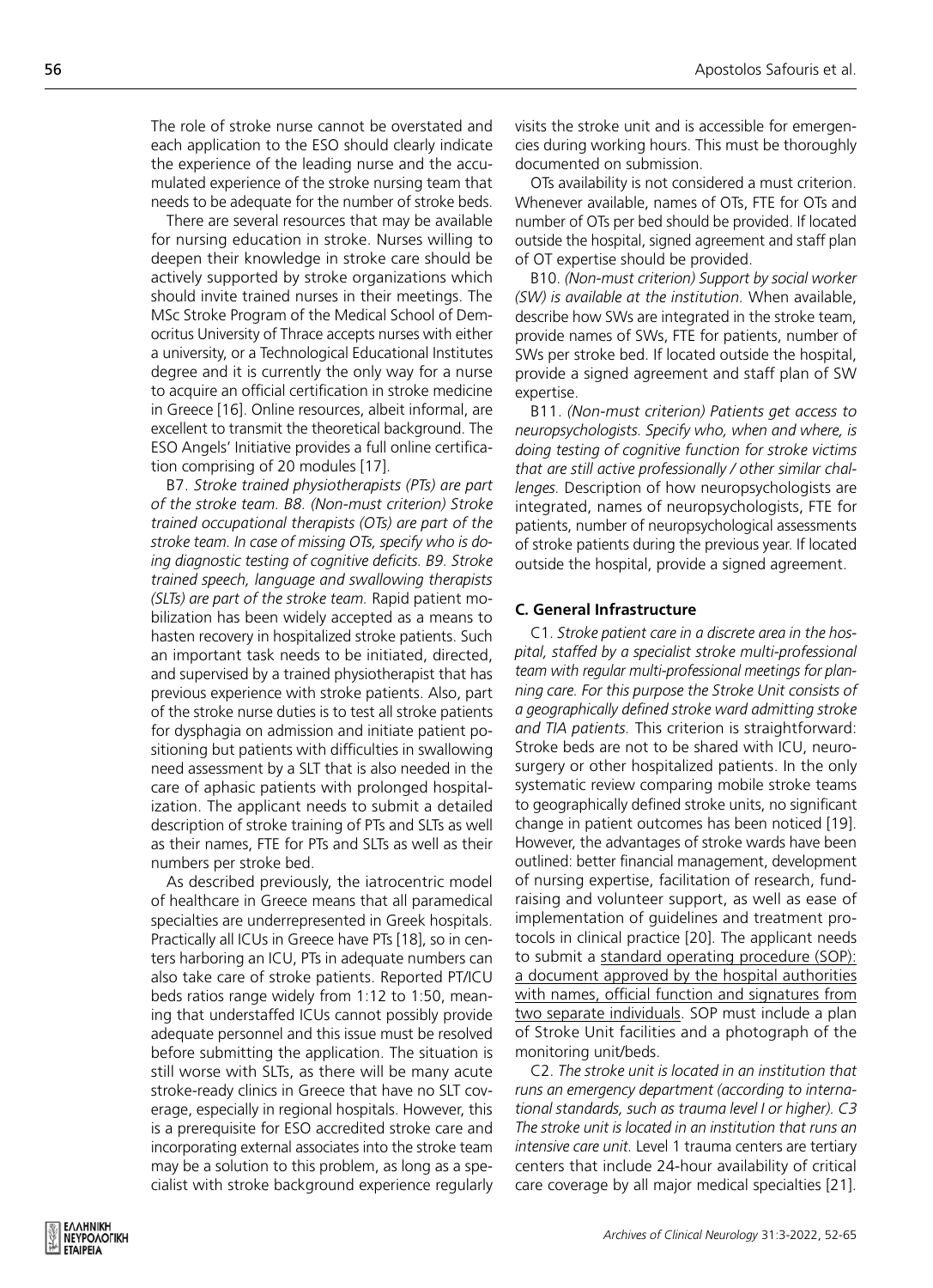Emergency departments (ED) and ICUs complement the acute stroke care pathway and are indispensable to ensure continuity of care and immediate support of life-threatening stroke complications.

EDs have only recently been staffed with permanent medical personnel specialized in Emergency Medicine in Greece, while in most hospitals ED are properly staffed with trained nurses. Most physicians working in the ED are residents and attendees of different specialties that make rotating calls in the ED evaluating patients with symptoms related to their specialty. Another important consideration is the rotation in tertiary care hospitals covering medical emergencies in major urban areas in Greece. More specifically, the largest tertiary care hospitals in the capital of Greece, Athens, receive patients every four days according to the rotation system, while a similar rotation system has been implemented in Thessaloniki (second largest city in Greece) and other large cities. This rotation system may represent a source of concern regarding the continuity of stroke care in Greece and should be explicitly explained to the ESO certification committee examining the application. In particular, it should be stated that no public hospital provides continuous emergency department availability in the regions of Attica and Thessaloniki. On the other hand, it should be noted that the total number of admitted stroke cases on an annual basis exceeds ESO demands (see below) since during active ED days the workload is exceedingly high.

C4. *(Non-must criterion) The stroke unit runs an outpatient clinic for stroke and TIA patients.* In case of absence of an outpatient clinic at your hospital, specify the type of follow-up of stroke care.

# **D. Investigations**

D1. *Emergency Computed tomography or magnetic resonance tomography are available 24/7 including imaging of cervical/intracranial vessels, access within 30 minutes for candidates of acute interventional therapy, Staff list, working plan, location plan in hospital – Access within 30 Min. provided.* Time metrics are of outmost importance when presenting the information in the application related to this specific requirement. Reducing door to needle time to less than 20 minutes is feasible for standard, non-contrast CT-based intravenous thrombolysis. Meretoja et al [22] have summarized critical steps for bringing down door-toneedle times (Table 2) and we suggest implementing these steps using standard operating procedure (SOP) documentation in SUs applying for ESO certification. Furthermore, we suggest the implementation of a practical approach regarding neuroimaging for acute ischemic stroke patients with unknown time of stroke onset that are potential candidates for both on-label and off-label acute reperfusion therapies [24-25].

D2. *Digital subtraction angiography (DSA) is available either in the own Stroke unit or within a nearby stroke centre SOP and in contact with a nearby stroke centre.* Despite having lost some of its diagnostic indications to less invasive imaging modalities, interest in DSA has exponentially increased after the publication of the positive endovascular treatment randomized-controlled clinical trials. DSA availability is not prerequisite for SU application. However, collaboration with a nearby center that can proceed with DSA 24/7 has to be proven through appropriate documentation. This is an important point, since the ESO certification process for stroke units allows for the absence of endovascular treatment in place, but demands an established pathway for transfer to a thrombectomy-capable center. It should therefore made clear that no application without provision of endovascular treatment may be accepted, since the stroke treatment paradigm using only thrombolysis as recanalization therapy is harmful for large-vessel occlusion stroke patients.

In case there is no possibility for endovascular treatment in a center that is interested in applying for ESO certification then potential collaboration with the nearest stroke center with availability of angiography lab and neurointerventionalist may be explored in order to adopt a drip-and-ship paradigm. The SOP that will be submitted after being signed by all implicated parties, has to take into consideration estimated arrival times, the necessity or not of repeating imaging and, most importantly, availability, since many thrombectomy-ready centers lack resources to provide continuous service.

D3. *Swallowing assessment is warranted 24/7, following a written procedure SOP.* Dysphagia is very common in the acute stage of stroke and needs to be screened for by a stroke nurse on admission. Each center may develop its own protocol for dysphagia assessment, which should be completed for each patient. An example of a SOP in an ESO certified SU is presented in Figure 1 and a Greek translation in Supplementary Figure 1. The Angels Initiative provides free online course for oropharyngeal dysphagia pathophysiology and management [27], while the ESO recommendations for the diagnosis and treatment of post-stroke dysphagia offer additional insight on this critical issue of stroke management [28].

D4. *Neurosonology assessment is available within 24 hours SOP.* Neurosonology has been partially shadowed by the incorporation of vessel imaging in the ED for acute ischemic stroke patients (mostly using CT angiography) but it remains a valuable tool for vascular neurologists, allowing for easily repeatable, non-invasive, real-time brain hemodynamic assessment at the bedside [29-31]. Ultrasound assessment does not need to be available on admission, but availability within 24 hours of admission needs to be shown.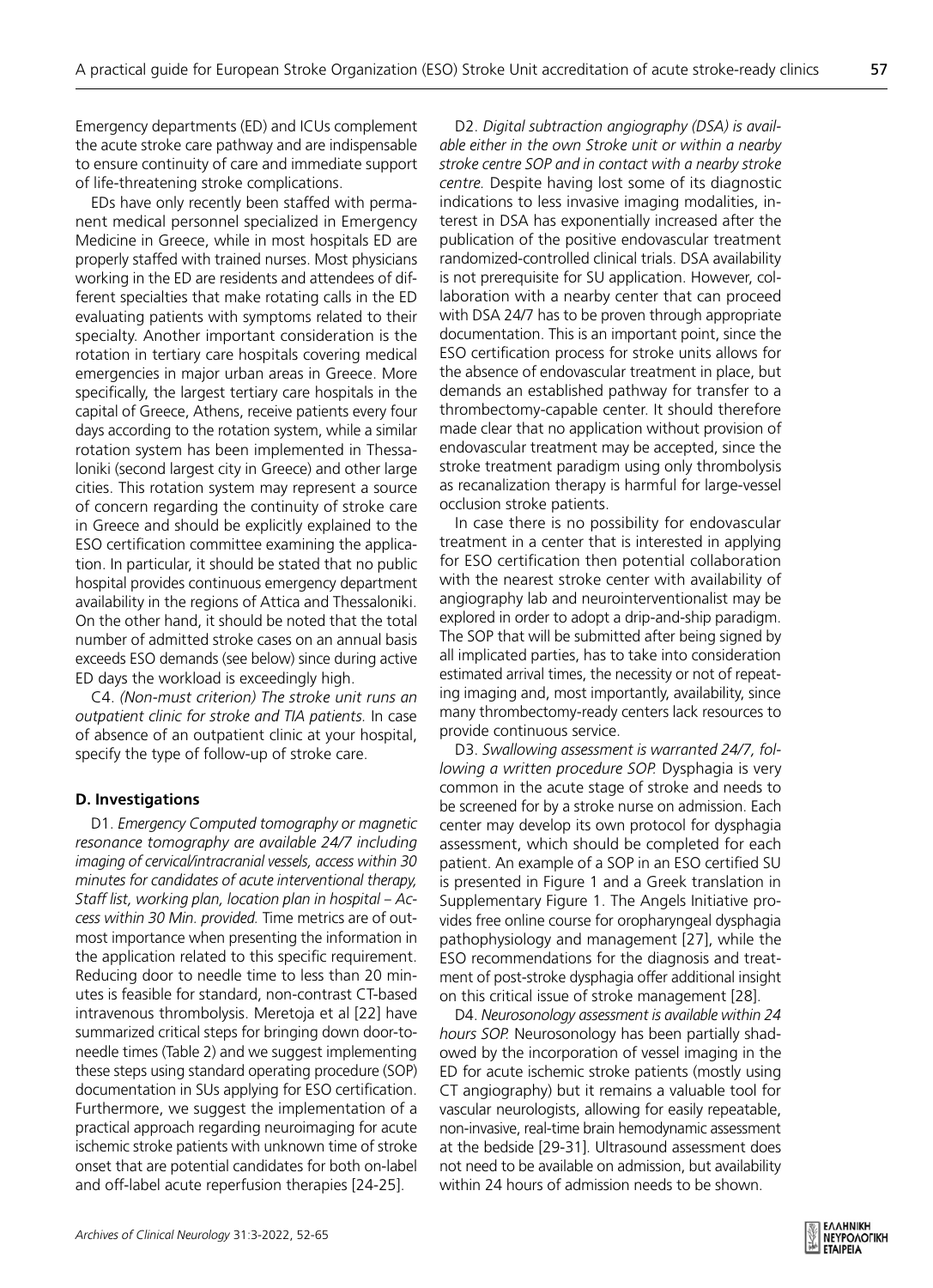| 1.             | Emergency medical services involvement to fast-track acute stroke patients                                                                                                                                                                                                                                              |
|----------------|-------------------------------------------------------------------------------------------------------------------------------------------------------------------------------------------------------------------------------------------------------------------------------------------------------------------------|
| 2.             | Hospital prenotification to alarm the stroke team and preorder imaging studies and laboratory tests                                                                                                                                                                                                                     |
| $\mathbf{3}$ . | No-delay CT interpretation: Stroke physician interprets the CT scan, not waiting for formal radiology report. A<br>stroke physician has to exclude two major things: intracranial hemorrhage and massive (more than a third of<br>middle cerebral artery territory) brain hypodensity                                   |
| 4.             | Premixing of alteplase with highly suspect thrombolysis candidates.                                                                                                                                                                                                                                                     |
| 5.             | Delivery of alteplase on CT table: Bolus administered on CT table but also continue alteplase infusion with intra-<br>venous drip.                                                                                                                                                                                      |
| 6.             | CT relocated to ED: Avoid elevators between ED and CT at all costs.                                                                                                                                                                                                                                                     |
| 7 <sub>1</sub> | CT priority: CT needs to be emptied prior to patient arrival so that the patient may be transferred directly onto<br>CT table, not ED bed. This critical step highlights the importance of involving in the discussion radiologists and<br>emergency department physicians.                                             |
| 8.             | Rapid neurologic evaluation                                                                                                                                                                                                                                                                                             |
| 9.             | Preacquisition of history: a major hurdle that could be soon ameliorated with the planned introduction of elec-<br>tronic personal health records [23].                                                                                                                                                                 |
| 10.            | Point-of-care international normalized ratio (INR): a low-cost solution that may deeply impact treatment and<br>prognosis of patients on Vitamin K antagonists, suffering either from intracranial bleeding (permitting rapid<br>reversal) or ischemic stroke with subtherapeutic (<1.7) INR (permitting thrombolysis). |
| 11.            | Reduced imaging for patients arriving <4.5h that can be thrombolysed on standard protocol.                                                                                                                                                                                                                              |
|                |                                                                                                                                                                                                                                                                                                                         |

**Table 2.** Measures to reduce DNT, adapted from Meretoja et al. [22]

D5. *Investigations for establishing the aetiopathogenic diagnosis are available at the institution (Holtermonitoring at least for 24 hours, TTE, TEE, laboratory analysis, EEG).* Stroke medicine has evolved through different clinical pathways and specialties in various countries, but neurology and cardiology expertise remain indispensable in every hospital harboring a SU.

# **E. Interventions and Monitoring (Native language permitted – review by national auditor only)**

E1. (Non-must criterion) The stroke team establishes and follows written standard operating procedures (stroke pathways or written protocols, which should be revised regularly) for diagnosis, nursing, rehabilitation, prevention, follow-up, management of critical incidents. There is a concept for pediatric stroke, which defines and enables treatment/ management 24/7 in collaboration with the nearest stroke center or a pediatric competence center).

E2. *(Non-must criterion) There are conceptual written protocols in relation to the emergency medical services, ED, and referring institutions. The concepts are revised regularly.*

E3. *(Non-must criterion) There are conceptual written protocols for all needs of rehabilitation.*

E4. *(Non-must criterion) The stroke team establishes and works after a defined concept for swallowing disorders.*

 E5. *IV-thrombolysis is available 24/7. Time from EMR arrival to thrombolysis (e.g. Door to needle time, complication rate) is assessed and documented. SOP Results of door to needle time and complication rate for the last year before application.* 

Applicant units should clearly present competence in thrombolysis through time metrics, to ensure timely and efficient recanalization therapy. The importance of documentation cannot be understated for the process of certification. The applicant center may opt for a retrospective analysis of time metrics, but it is strongly recommended to run a prospective registry of patients treated with thrombolysis for acute ischemic stroke. Even better, an electronic registry may be used to keep track of treatment rates, door to needle times and complication rates. The SITS-ISTR (Safe Implementation of Thrombolysis in Stroke -Thrombolysis Register) registry is a free online registry, already in use by Greek centers. SITS-ISTR was initially conceived for online documentation of acute ischemic stroke patients treated with intravenous thrombolysis in accordance with a study protocol, the SITS Monitoring Study (SITS-MOST) by the European Medicines Evaluation Agency. Currently SITS-ISTR has expanded to encompass data on ICH, atrial fibrillation and other aspects of acute stroke care [32]. SITS-ISTR registry has been endorsed by the ESO. The SITS-ISTR registry also serves a valuable resource to validate the quality of stroke care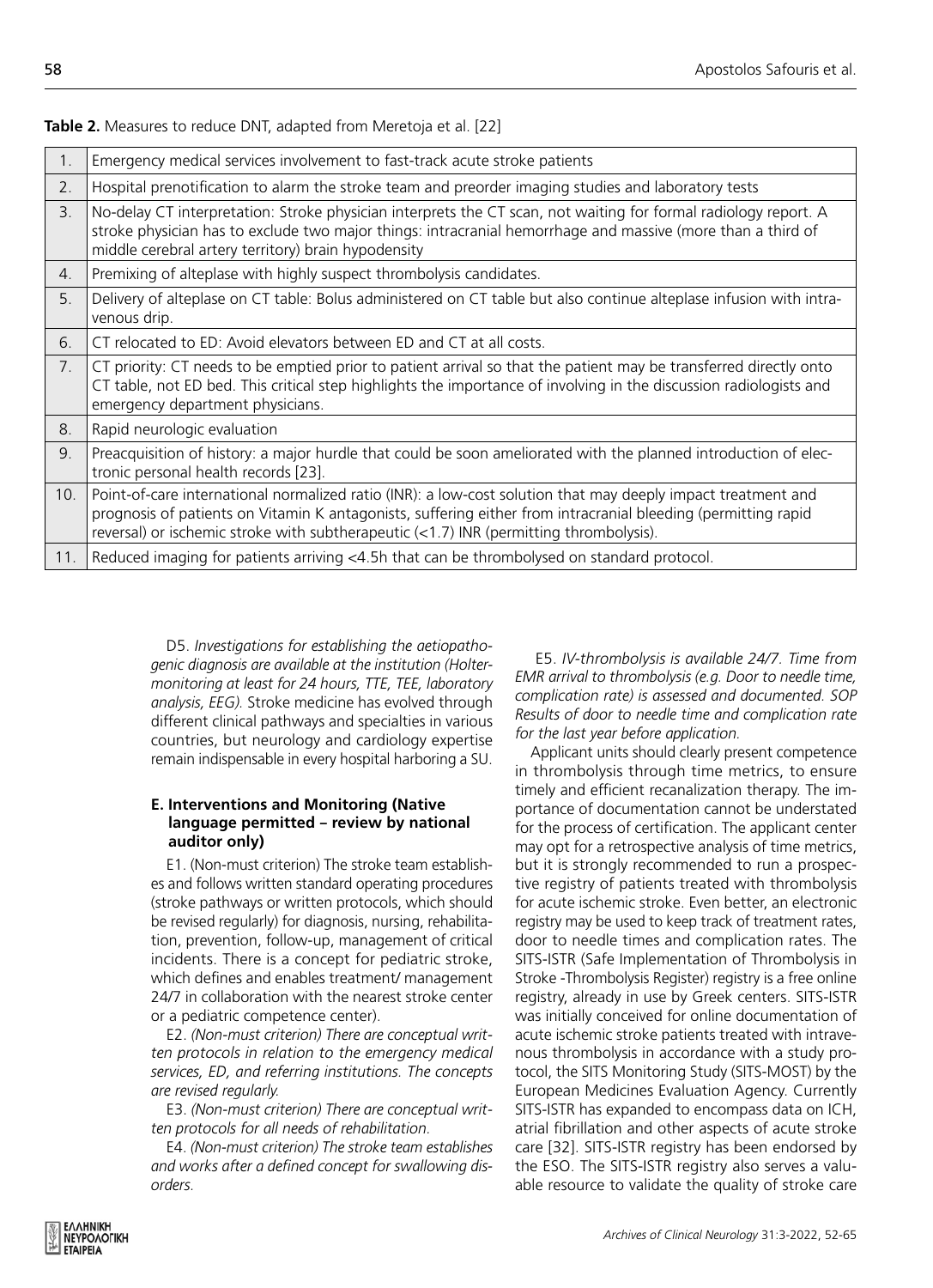**Figure 1.** An example of a nurse dysphagia screening SOP on admission of a stroke patient. Modified Massey Bedside Swallowing Screen [26], Greek translation. SOP or agreements or written protocols may be submitted in native language



both in individual centers and in Greece as a whole [6]. All European countries are registered, but reporting rates vary between countries; SITS registry has expanded to include countries from Asia, Africa and South America. In total, approximately 335,000 stroke patients from 1930 centers worldwide have been registered to SITS. In Greece, there are currently 29 active centers that have enrolled 2371 acute ischemic stroke patients treated with acute reperfusion therapies (10% mechanical thrombectomy, 90% intravenous thrombolysis).

Another important free online registry is the Res-Q (Registry of Stroke Care Quality) [33], initiated by the European Stroke Organisation- Enhancing and Accelerating Stroke Treatment (ESO East) Project to help both sites and countries improve their stroke care system. It was launched in May 2016 and targeted primarily the Eastern European countries [34]. It is designed to document the quality of stroke care through organized measurements that have been agreed by an international working group [35] and include the availability of stroke units, brain imaging, vascular imaging, cardiac arrhythmia detection, thrombolytic therapy, and other factors. Currently,

there are 20 active centers and 3590 acute stroke patients registered from Greece in Res-Q.

In the absence of a national stroke registry, all interested stroke physicians are strongly advised to take advantage of available free-to-use online registries as a tool for continuous monitoring, evaluation and improvement of health care quality in their center. Collaborative contribution will help identify gaps in health care delivery at a national, regional and hospital level. Participation in registries is not requisite for ESO accreditation. However, it facilitates any center's application by easily providing multiple metrics that are needed for accreditation and highlights the center's commitment in monitoring and improving quality of care. In view of these considerations, we strongly recommend joining either SITS-ISTR, RES-Q or both international registries before preparing the application for ESO SU certification.

E6. *Neurosurgical and neurointerventional procedures are available 24/7 in collaboration with the nearest stroke center.* Neurosurgical and neurointerventional expertise may not be available in the hospital harboring the stroke unit. However, a SOP must be in place to rapidly transfer acute stroke patients in need of neurointerventions (eg acute aneurysmal subarachnoid hemorrhage) to a collaborating stroke center.

E7. *(Non-must criterion) Revascularization of the carotid artery with thrombendarterectomy or stenting is available in collaboration with a nearby stroke center 24/7.* Similarly to neurosurgical and neurointerventional procedures, treatment of symptomatic carotid disease may not be available in place but must be promptly performed in eligible patients, in collaboration with a stroke center.

E8. *The infrastructure of the stroke unit allows continuous monitoring of ECG, breathing, blood pressure, pulsoxymetry, and monitoring of glucose and temperature.* Continuous monitoring allows for early detection and treatment of complications in the unstable subacute stroke patient: stroke in progression, cerebral oedema, epileptic seizures and non-cerebral complications [10].

#### **F. Teaching, Meetings, and Research**

F1. *(Non-must criterion) Runs multidisciplinary group meetings at least once a week and documents in the chart proving that the case was discussed by the multiprofessional team.* 

F2. *(Non-must criterion) Organization of ongoing teaching courses and professional education for all groups represented in the stroke team (not only the doctors) is warranted and documented.*

F3. *(Non-must criterion) Patients and their families should be regularly updated about treatment and prognosis.*

The three aforementioned non-must criteria add

59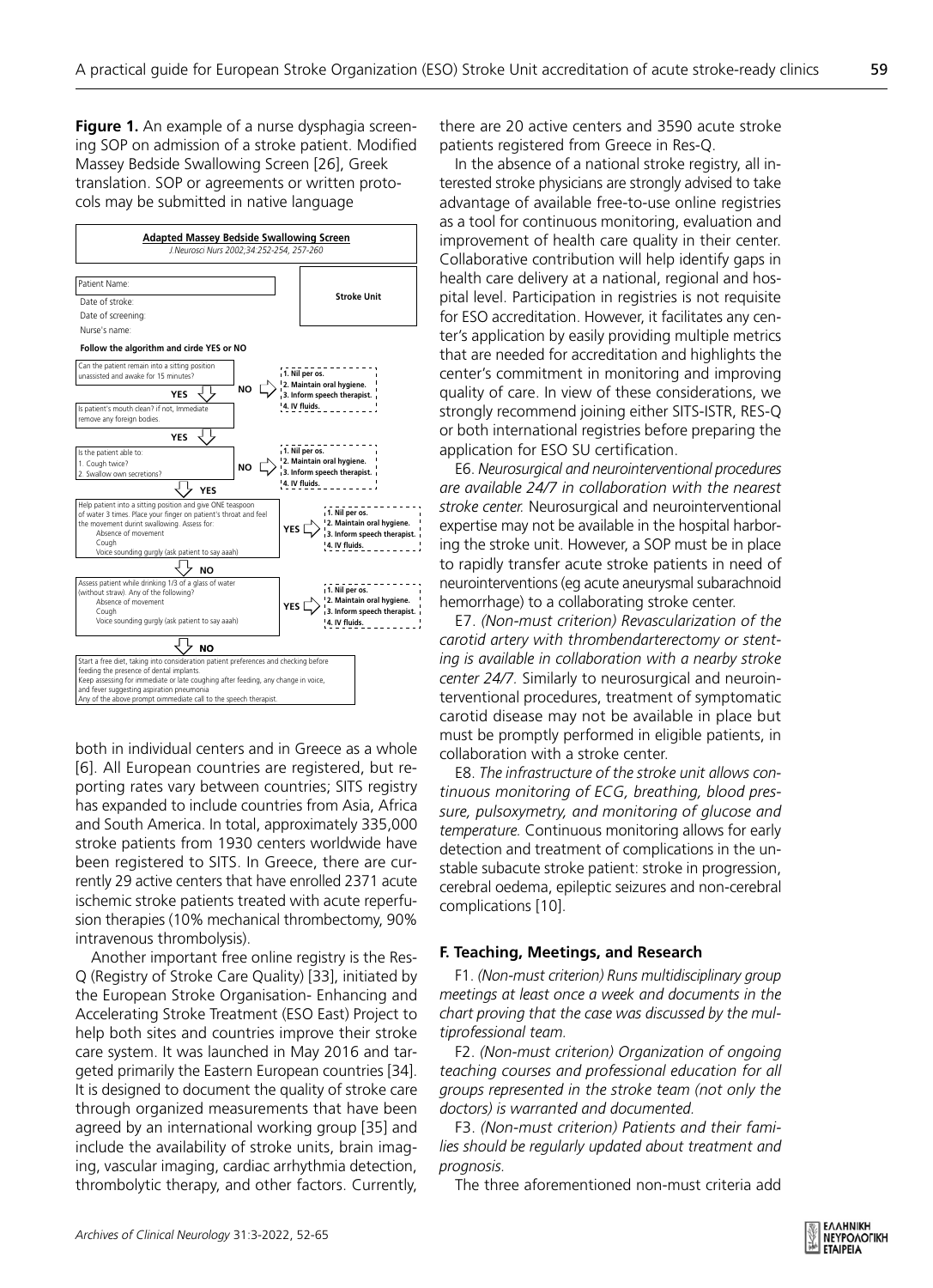Figure 2. An example of Res-Q registry annual overview of a stroke unit. The registry's dashboard can be used to monitor performance and reports in excel can be downloaded. Adapted from "How to use RES-Q tool" [36].



value to any stroke unit and would be highly appreciated in any application.

#### **G. Numbers and quality indicators**

G1. *(Non-must criterion) The stroke unit has a stroke data base for quality control.* Applicants should provide an annual report or online link or screen shot.

G2. *Minimal overall number of dedicated beds for stroke patients.* Minimal number: 6. This number refers to both monitored and non-monitored beds.

G3. *(Non-must criterion) Minimal number of beds with automated monitoring.* Minimal number: 4.

G4. *Minimal number of patients with TIA and acute stroke treated per year.* Official and organized hospital statistics with percentages of different stroke types by annual report or database or online link; Minimum: 200. This number refers to both ischemic and hemorrhagic strokes.

G5. *(Non-must criterion) Numbers on acute treatment (IV-thrombolysis, door to needle time, type and rate of complications and number of referrals to acute intra-arterial interventions per year).* Provide official and authorized hospital statistics by annual report or database with online link. Minimum IV-thrombolysis: 20. Also provide number of referrals for endovascular treatment.

G6. *(Non-must criterion) Documentation of age, sex, admission stroke severity case fatality, of discharge*  *National Institutes of Health Stroke Scale, discharge modified Rankin Scale.* Provide official and authorized hospital statistics by annual report or database with online link.

G7. *(Non-must criterion) Documentation of quality of stroke care: % documented swallowing test, early mobilization, and prevention of DVT.* Provide relevant statistical data.

G8. *(Non-must criterion) Access to local stroke support organization.* 

G9. *Numbers of the relevant diagnostics (Number of TTE/TOE., Numbers of Neurovascular Ultrasound, Number of brain CT/MRI and CTA/MRA); Official and organized hospital statistics by annual report or database with online link.* 

All these metrics can be easily extracted by the RES-Q platform in case centers are actively participating in Res-Q (Figure 2). To the best of our knowledge there is currently no Greek hospital using an online local database dedicated to stroke patients. As a result, a retrospective review of patient files is needed to record all diagnostic examinations that have been performed by centers not yet participating in Res-Q. Finally, it should be mentioned that all applicants are strongly advised to start using online registries, since accreditation is a process to be repeated every 5 years and re-certification would be greatly facilitated when patient data is prospectively collected. This process represents a major advantage for a SU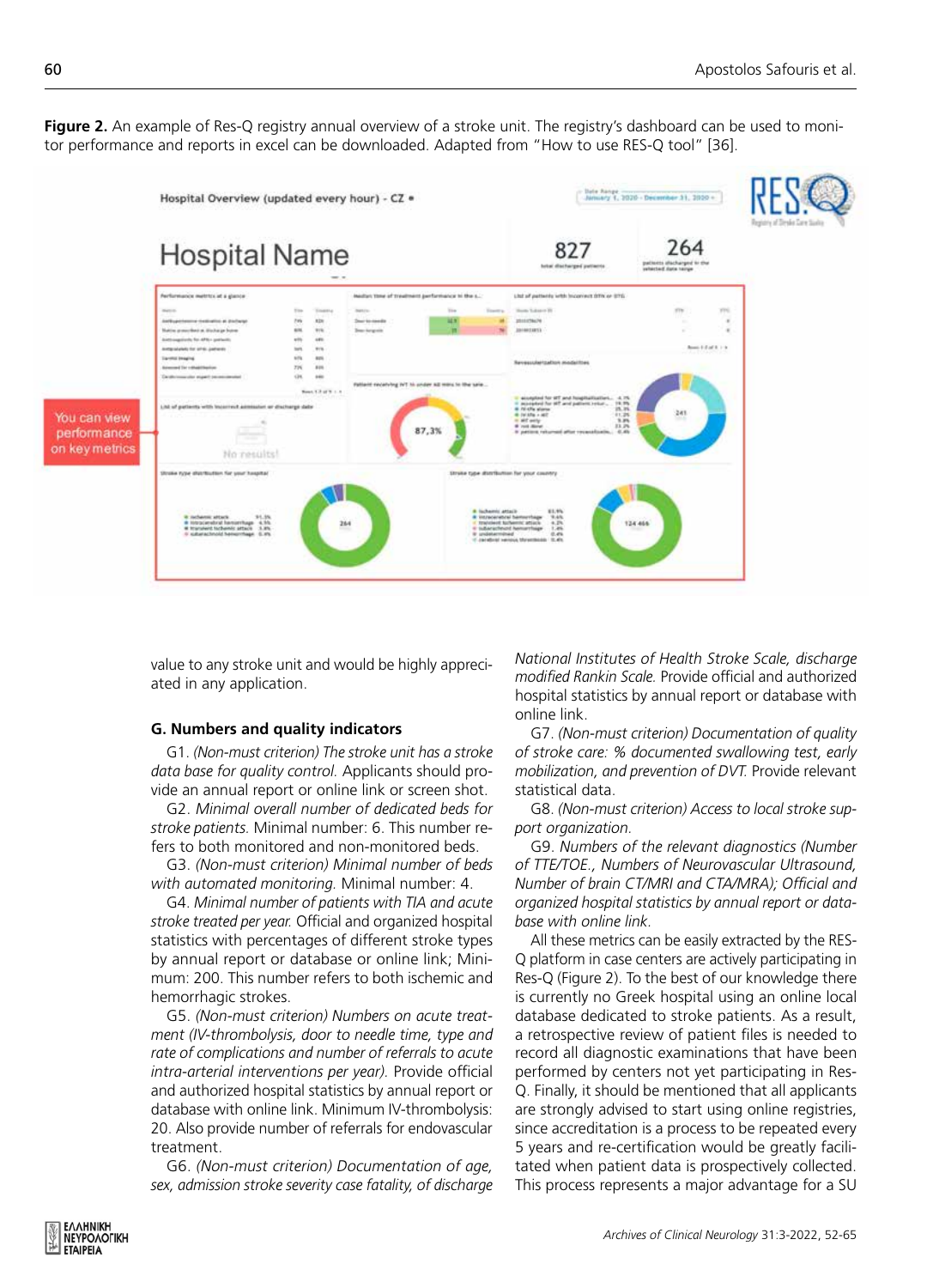applying for ESO accreditation: the process can be used as a means to further improve quality markers and advance quality of care.

# **Conclusions**

The World Stroke Organization defines 3 levels of stroke care [37].

1. Minimum Healthcare Services: Care provided in local communities without coordination across defined geographic regions. Despite widespread availability of diagnostic studies and physicians, great variability persists in access to other healthcare workers (nurses, speech specialists) resulting in lack of basic training in swallow screens and dysphagia management in many Greek centers. The information in this manuscript does not refer to these centers since basic infrastructure is lacking to proceed to ESO SU accreditation.

2. Essential Stroke Services: Limited coordinated stroke care provided across geographically discrete regions. These clinics offer stroke expertise in medical and nursing personnel, a variety of diagnostic studies and acute intravenous thrombolysis. Many Greek clinics fulfill these criteria, and the current manuscript aims to help them proceed to the next level.

3. Advanced Stroke Services: Fully coordinated stroke care provided across geographically discrete regions. An ESO accredited stroke unit would fall in this category. There are currently only two low-volume private SU that have been accredited by ESO in Greece. Further inclusion of SU from public hospitals in ESO certification process is being incentivized and fully supported by National Scientific Societies including the Hellenic Society of Cerebrovascular Diseases and the Hellenic Neurological Society.

In conclusion, application for ESO SU certification process of Greek SUs will provide a benchmark that may assist the implementation of interventions that have been proven to advance the quality and efficiency of stroke care. It is also quite clear that in order to offer advanced stroke services to the entire Greek population and to align stroke care in Greece with European and international standards, it is not enough to create some low-volume centers of excellence, but Health Authorities need to address several long-standing fundamental issues concerning stroke care. The current iatrocentric model with rotational ED activation in major cities needs urgent update to accommodate modern stroke treatment paradigms. Communicating the need to restructure the current Health System is a task that exceeds our clinical work but deeply impacts it. Advocacy for stroke involves supporting stroke patients, building organizations, raising awareness and campaigning, but also working with, and influencing, decision makers.

### **References**

- [1] Collaborative systematic review of the randomized trials of organized inpatient (stroke unit) care after stroke Stroke Unit Trialists' Collaboration. BMJ 1997;314:1151-1159.
- [2] Hillmann S, Wiedmann S, Fraser A, et al. Temporal changes in the quality of acute stroke care in five national audits across Europe. Biomed Res Int 2015;2015:432497.
- [3] Waje-Andreassen U, Nabavi DG, Engelter ST, et al. European Stroke Organisation certification of stroke units and stroke centres. Eur Stroke J. 2018 Sep;3(3):220-226.
- [4] Tsivgoulis G, Patousi A, Pikilidou M, et al. Stroke Incidence and Outcomes in Northeastern Greece: The Evros Stroke Registry. Stroke 2018;49:288-295.
- [5] Rudolf J, Tsivgoulis G, Deretzi G, et al. Feasibility and safety of intravenous thrombolysis for acute ischaemic stroke in northern Greece. Int J Stroke 2011;6:91-92.
- [6] Tsivgoulis G, Kargiotis O, Rudolf J, et al. Intravenous thrombolysis for acute ischemic stroke in Greece: the Safe Implementation of Thrombolysis in Stroke registry 15 year experience. Ther Adv Neurol Disord 2018;11:1756286418783578.
- [7] Tsivgoulis G, Mantatzis, M, Vadikolias K, et al. Mechanical thrombectomy for acute ischemic stroke due to large vessel occlusion: a two year experience in Greek Centers of SITS Registry. Nevrologia 2017;26:4-17.
- [8] Aguiar de Sousa D, von Martial R, Abilleira S, et al. Access to and delivery of acute ischaemic stroke treatments: A survey of national scientific societies and stroke experts in 44 European countries. Eur Stroke J 2019;4:13-28.
- [9] Adapted from the ESO certification website. https://eso-certification.org/node/23 Accessed January 26, 2022.
- [10] Ringelstein EB, Chamorro A, Kaste M, et al; ESO Stroke Unit Certification Committee. European Stroke Organisation recommendations to establish a stroke unit and stroke center. Stroke 2013;44:828-840.
- [11] Greek government announces new roadmap for hospital organization. Available at https://www. ethnos.gr/politiki/159530\_epanashediasmotoy-esy-proaniggeile-o-mitsotakis-neos-hartisnosokomeion Accessed January 26, 2022.
- [12] Guzik AK, Martin-Schild S, Tadi P, et al. Telestroke Across the Continuum of Care: Lessons from the COVID-19 Pandemic. J Stroke Cerebrovasc Dis 2021;30:105802.
- [13] Rodgers ML, Fox E, Abdelhak T, et al; American Heart Association Council on Cardiovascular and Stroke Nursing and the Stroke Council.

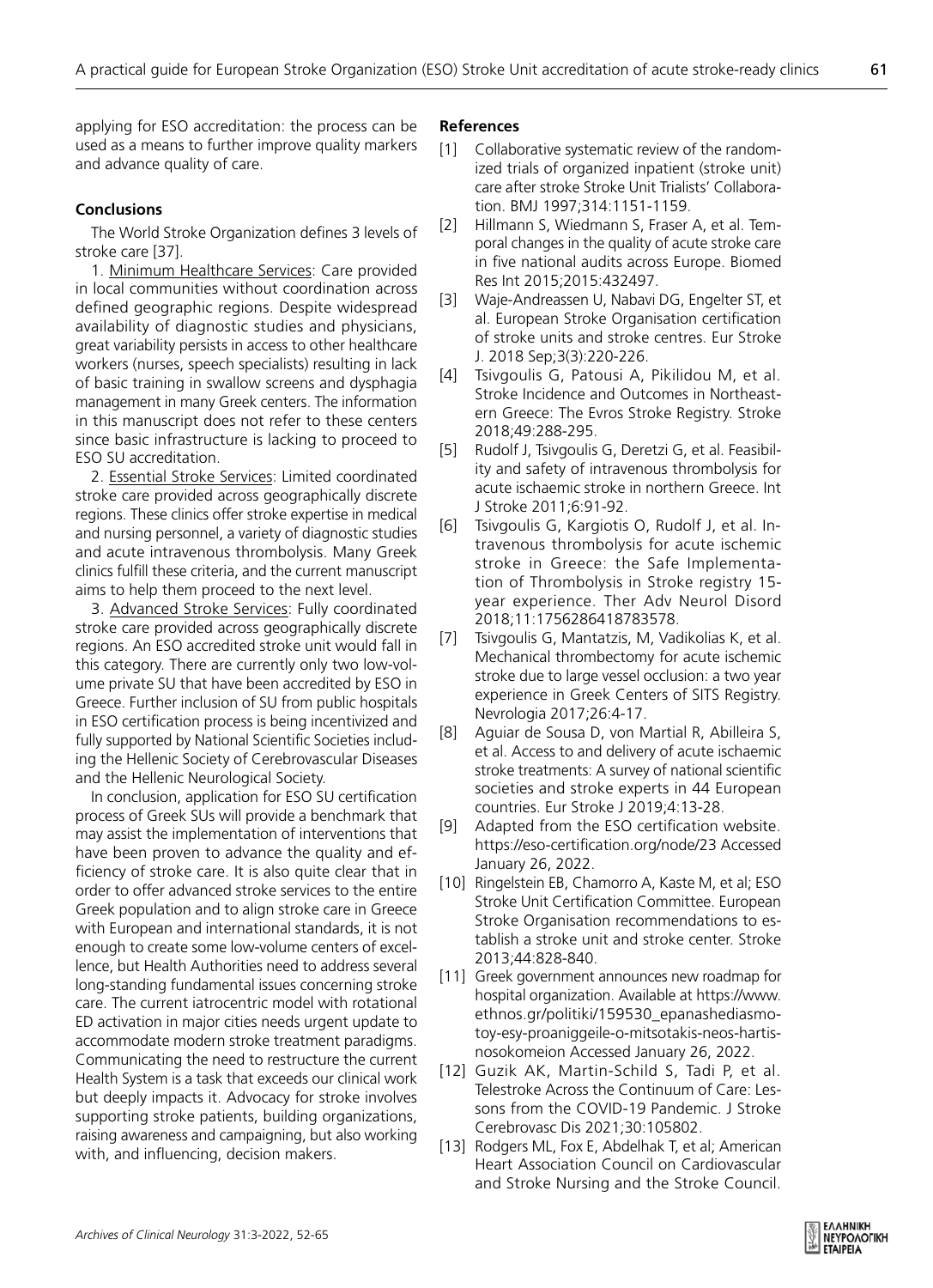Care of the Patient With Acute Ischemic Stroke (Endovascular/Intensive Care Unit-Postinterventional Therapy): Update to 2009 Comprehensive Nursing Care Scientific Statement: A Scientific Statement From the American Heart Association. Stroke. 2021;52:e198-e210.

- [14] OECD (2019), Health at a Glance 2019: OECD Indicators, OECD Publishing, Paris, https://doi. org/10.1787/4dd50c09-en Accessed January 26, 2022.
- [15] Rafferty Α, Busse R, Zander-Jentsch B, et al. Strengthening health systems through nursing: Evidence from 14 European countries. European Observatory on Health Systems and Policies; 2019, No. 52.
- [16] Master Program "Stroke" Medical School – Democritus University of Thrace http:// strokeduth.gr/home-en/ Accessed January 26, 2022.
- [17] https://www.angels-initiative.com/angels-academy/educational-courses/stroke-nurse-certification Accessed January 26, 2022.
- [18] Grammatopoulou E, Charmpas TN, Strati EG, et al. The scope of physiotherapy services provided in public ICUs in Greece: A pilot study. Physiother Theory Pract 2017;33:138-146.
- [19] Langhorne P, Dey P, Woodman M, Kalra L, Wood-Dauphinee S, Patel N, Hamrin E. Is stroke unit care portable? A systematic review of the clinical trials. Age Ageing. 2005 ;34:324-330.
- [20] Langhorne P. Organisation of acute stroke care. Br Med Bull. 2000;56(2):436-43.
- [21] https://www.eso.com/blog/explainer-the-fivetrauma-center-levels/ Accessed January 26, 2022.
- [22] Meretoja A, Strbian D, Mustanoja S, Tatlisumak T, Lindsberg PJ, Kaste M. Reducing in-hospital delay to 20 minutes in stroke thrombolysis. Neurology. 2012;79:306-313.
- [23] https://www2.deloitte.com/gr/en/pages/lifesciences-and-healthcare/articles/Health-4\_0. html Accessed January 26, 2022.
- [24] Magoufis G, Safouris A, Raphaeli G, Kargiotis O, Psychogios K, Krogias C, et al. Acute reperfusion therapies for acute ischemic stroke patients with unknown time of symptom onset or in extended time windows: an individualized approach. Ther Adv Neurol Disord 2021;14:17562864211021182.
- [25] Tsivgoulis G, Kargiotis O, De Marchis G, Kohrmann M, Sandset EC, Karapanayiotides T, et al. Off-label use of intravenous thrombolysis for acute ischemic stroke: a critical appraisal of randomized and real-world evidence. Ther Adv Neurol Disord 2021;14:1756286421997368.
- [26] Massey R, Jedlicka D. The Massey Bedside Swallowing Screen. J Neurosci Nurs 2002;34:257- 260.
- [27] https://www.angels-initiative.com/academy/ post-acute/learnings-assessments Accessed January 26, 2022.
- [28] Dziewas R, Michou E, Trapl-Grundschober M, Lal A, Arsava EM, Bath PM, et al. European Stroke Organisation and European Society for Swallowing Disorders guideline for the diagnosis and treatment of post-stroke dysphagia. Eur Stroke J 2021;6:LXXXIX-CXV.
- [29] Psychogios K, Magoufis G, Kargiotis O, et al. Ultrasound Assessment of Extracranial Carotids and Vertebral Arteries in Acute Cerebral Ischemia. Medicina (Kaunas). 2020;56:711.
- [30] Tsivgoulis G, Alexandrov AV. Ultrasound in Neurology. Continuum (Minneap Minn). 2016;22:1655-1677.
- [31] Alexandrov AV, Sloan MA, Tegeler CH, Newell DN, Lumsden A, Garami Z, et al. American Society of Neuroimaging Practice Guidelines Committee. Practice standards for transcranial Doppler (TCD) ultrasound. Part II. Clinical indications and expected outcomes. J Neuroimaging 2012;22:215-24.
- [32] https://sitsinternational.org/registry/ Accessed on January 26, 2022.
- [33] https://qualityregistry.eu Accessed on January 26, 2022.
- [34] Mikulík R, Caso V, Bornstein NM, SvobodováV, Pezzella FR, Grecu A, et al. Enhancing and accelerating stroke treatment in Eastern European region: Methods and achievement of the ESO EAST program. Eur Stroke J 2020;5:204-212.
- [35] Norrving B, Bray BD, Asplund K, et al; European Implementation Score Collaboration. Cross-National Key Performance Measures of the Quality of Acute Stroke Care in Western Europe. Stroke 2015;46:2891-2895.
- [36] https://qualityregistry.eu/seafile/f/e2f46fc0475 449fdaa27/?dl=1 Accessed January 26, 2022.
- [37] World Stroke Organization Global Stroke Guidelines and Action Plan: A Road Map for Quality Stroke Care. Available at https://www.worldstroke.org/assets/downloads/Global\_Stroke\_ Guidelines\_and\_Action\_Plan\_All\_in\_one.pdf accessed on January 26, 2022.

# **Appendix**

# **Supplement 1 – Greek Translation of Main Requirements**

Α1. *A dedicated geographically clearly defined area or ward in a hospital.*

Αποκλειστική, σαφώς γεωγραφικά καθορισμένη περιοχή ή κλινική σε νοσοκομείο.

Α2. *Stroke patients are admitted and cared for by a multi-professional team (medical, nursing, and therapy staff) who have specialist knowledge of cerebral func-*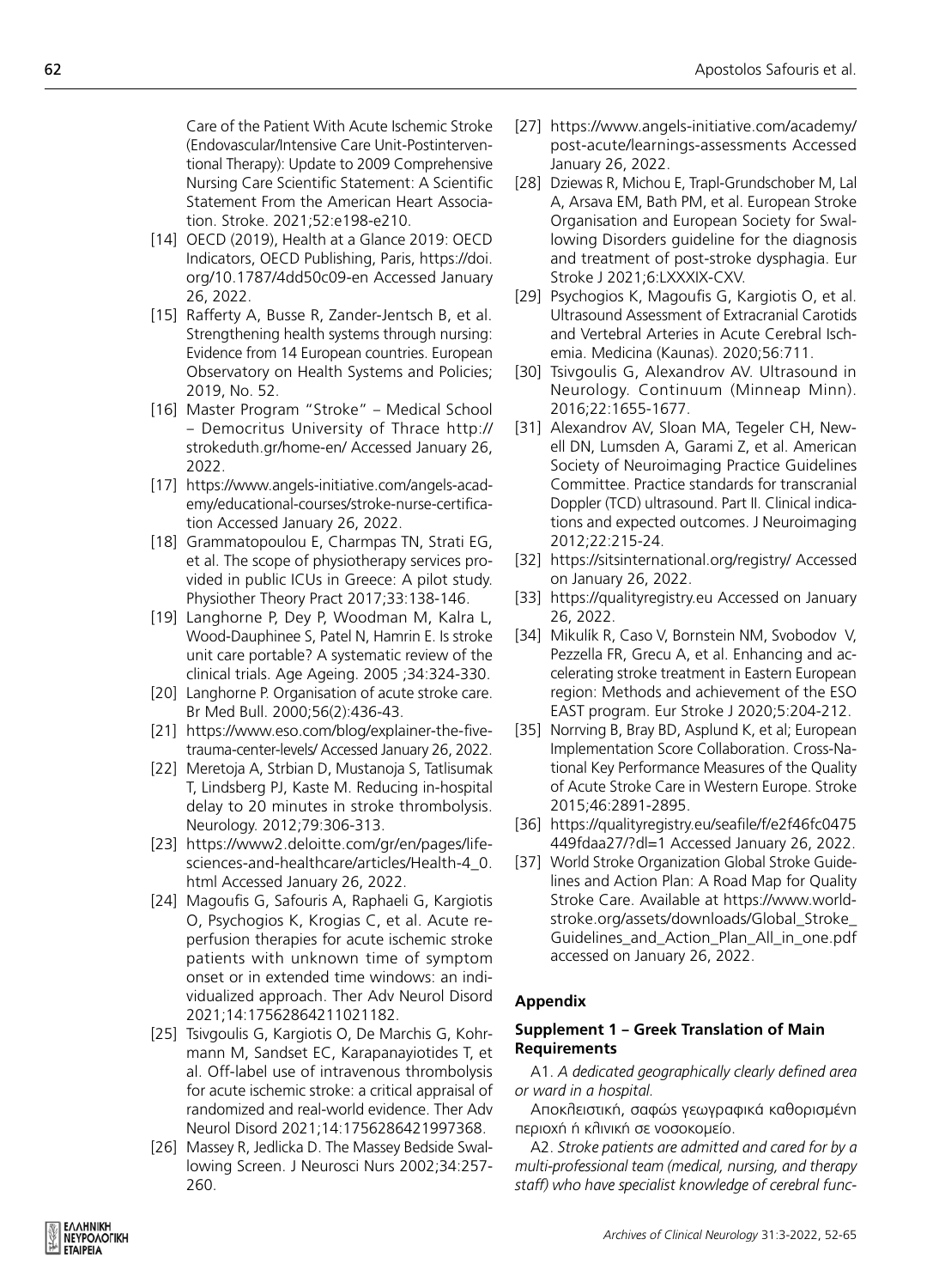*tion, training and skills in stroke care with well-defined individual tasks, regular interaction with other disciplines, and stroke leadership.* 

Οι ασθενείς με Αγγειακά Εγκεφαλικά Επεισόδια (ΑΕΕ) εισάγονται και παρακολουθούνται από μία διεπιστημονική ομάδα (ιατροί, νοσηλευτές και θεραπευτές) με εξειδικευμένες γνώσεις των εγκεφαλικών λειτουργιών, εκπαίδευση και κατάρτιση στη φροντίδα του ΑΕΕ, με σαφώς καθορισμένες αρμοδιότητες, τακτική αλληλεπίδραση με άλλες ειδικότητες, και με ηγετικό ρόλο στην αντιμετώπιση των ΑΕΕ.

B1. *A stroke physician (at least a junior) is present at the institution around the clock 24/7. A stroke neurologist is available around the clock 24/7.*

Να είναι συνεχώς παρών ένας ιατρός με εμπειρία στα ΑΕΕ (έστω άρτι εκπαιδευμένος). Να είναι συνεχώς διαθέσιμος ένας αγγειακός νευρολόγος.

B2. *(Non-must criterion) A neurosonologist is available during regular working hours.* (Προαιρετικό) Να υπάρχει διαθέσιμος νευροϋπερηχογραφιστής κατά τις εργάσιμες ημέρες και ώρες.

B3. *A radiology technician is present at the hospital around the clock, 24/7. A radiologist is present during official working hours and available 24/7. Neuroradiological or neurointerventional assistance by immediate dialogue (tele-stroke) is available 24/7 at the nearest stroke centre.* 

Να είναι συνεχώς παρών ένας τεχνολόγος ακτινολογικού στο νοσοκομείο. Να είναι παρών ένας ακτινολόγος κατά τις εργάσιμες ώρες, και να είναι συνεχώς διαθέσιμος. Να διατίθεται συνεχής νευροακτινολογική ή νευροεπεμβατική βοήθεια με άμεση επικοινωνία (tele-stroke) στο πλησιέστερο Κέντρο ΑΕΕ.

B4. *Cardiology expertise and internist expertise are available 24/7 or assistance by immediate dialogue is available 24/7 at the nearest stroke centre.* 

Να υπάρχει διαθέσιμη συνεχής εξειδικευμένη καρδιολογική και παθολογική υποστήριξη ή αντίστοιχη βοήθεια με άμεση επικοινωνία στο πλησιέστερο Κέντρο ΑΕΕ.

B5. *(Non-must criterion) A specialist for neurorehabilitation is collaborating with the team.*

(Προαιρετικό) Η ομάδα να συνεργάζεται με ειδικό στην νευροαποκατάσταση.

B6. *Patients are cared by dedicated stroke trained nursing staff.* 

Να παρέχεται νοσηλευτική φροντίδα στους ασθενείς από αποκλειστικό νοσηλευτικό προσωπικό, εκπαιδευμένο στα ΑΕΕ.

B7. *Stroke trained physiotherapists (PTs) are part of the stroke team.* 

Να αποτελούν μέρος της ομάδας ΑΕΕ φυσιοθεραπευτές εκπαιδευμένοι στα ΑΕΕ.

B8. *(Non-must criterion) Stroke trained occupational therapists (OTs) are part of the stroke team. In case of missing OTs, specify who is when doing diagnostic testing of cognitive deficits.* 

(Προαιρετικό) Να αποτελούν μέρος της ομάδας ΑΕΕ εργοθεραπευτές εκπαιδευμένοι στα ΑΕΕ. Σε περίπτωση απουσίας εργοθεραπευτών, να προσδιοριστεί ποιος διαγιγνώσκει τα νοητικά ελλείμματα.

B9. *Stroke trained speech, language and swallowing therapists (SLTs) are part of the stroke team.* 

Να αποτελούν μέρος της ομάδας ΑΕΕ λογοθεραπευτές εκπαιδευμένοι στα ΑΕΕ.

B10. *(Non-must criterion) Support by social worker (SW) is available at the institution.* 

(Προαιρετικό) Να υπάρχει υποστήριξη από κοινωνικούς λειτουργούς στο ίδρυμα.

B11. *(Non-must criterion) Patients get access to neuropsychologists. Specify who is, when and where, doing testing of cognitive function for stroke victims that are still following their professional careers / other similar challenges.* 

(Προαιρετικό) Οι ασθενείς να έχουν πρόσβαση σε νευροψυχολόγους. Να προσδιορίζεται ποιος, που, και πότε διεξάγει νευροψυχολογικές δοκιμασίες στους ασθενείς με ΑΕΕ που εξακολουθούν να έχουν επαγγελματική δραστηριότητα ή άλλες παρόμοιες προκλήσεις.

C1. *Stroke patient care in a discrete area in the hospital, staffed by a specialist stroke multi-professional team with regular multi-professional meetings for planning care. For this purpose the Stroke Unit dispose of an geographically defined stroke ward admitting stroke and TIA patients.* 

Η φροντίδα των ασθενών με ΑΕΕ να λαμβάνει χώρα σε διακριτή περιοχή του νοσοκομείου, στελεχωμένη από εξειδικευμένη διεπιστημονική ομάδα ΑΕΕ με τακτικές διεπιστημονικές συναντήσεις για τον προγραμματισμό της φροντίδας. Για αυτό το λόγο η Μονάδα ΑΕΕ να περιλαμβάνει μια γεωγραφικά καθορισμένη κλινική ΑΕΕ που δέχεται ασθενείς με ΑΕΕ και παροδικό ισχαιμικό επεισόδιο.

C2. *The stroke unit is located in an institution that runs an emergency department (according to international standards, such as trauma level I or higher).* 

Η Μονάδα ΑΕΕ ανήκει σε ίδρυμα που διαθέτει Τμήμα Επειγόντων Περιστατικών (ανάλογο μονάδας τραύματος επιπέδου 1 σύμφωνα με τα διεθνή πρότυπα)

C3. *The stroke unit is located in an institution that runs an intensive care unit.*

Η Μονάδα ΑΕΕ ανήκει σε ίδρυμα που διαθέτει Μονάδα Εντατικής Θεραπείας.

C4. *(Non-must criterion) The stroke unit runs an outpatient clinic for stroke and TIA patients.*

(Προαιρετικό) Η Μονάδα ΑΕΕ λειτουργεί Τμήμα Εξωτερικών Ιατρείων για ασθενείς με ΑΕΕ ή παροδικό ισχαιμικό επεισόδιο.

D1. *Emergency Computed tomography or magnetic resonance tomography are available 24/7 including imaging of cervical/intracranial vessels, access within 30 minutes for candidates of acute interventional therapy .* Να υπάρχει συνεχώς δυνατότητα επείγουσας αξο63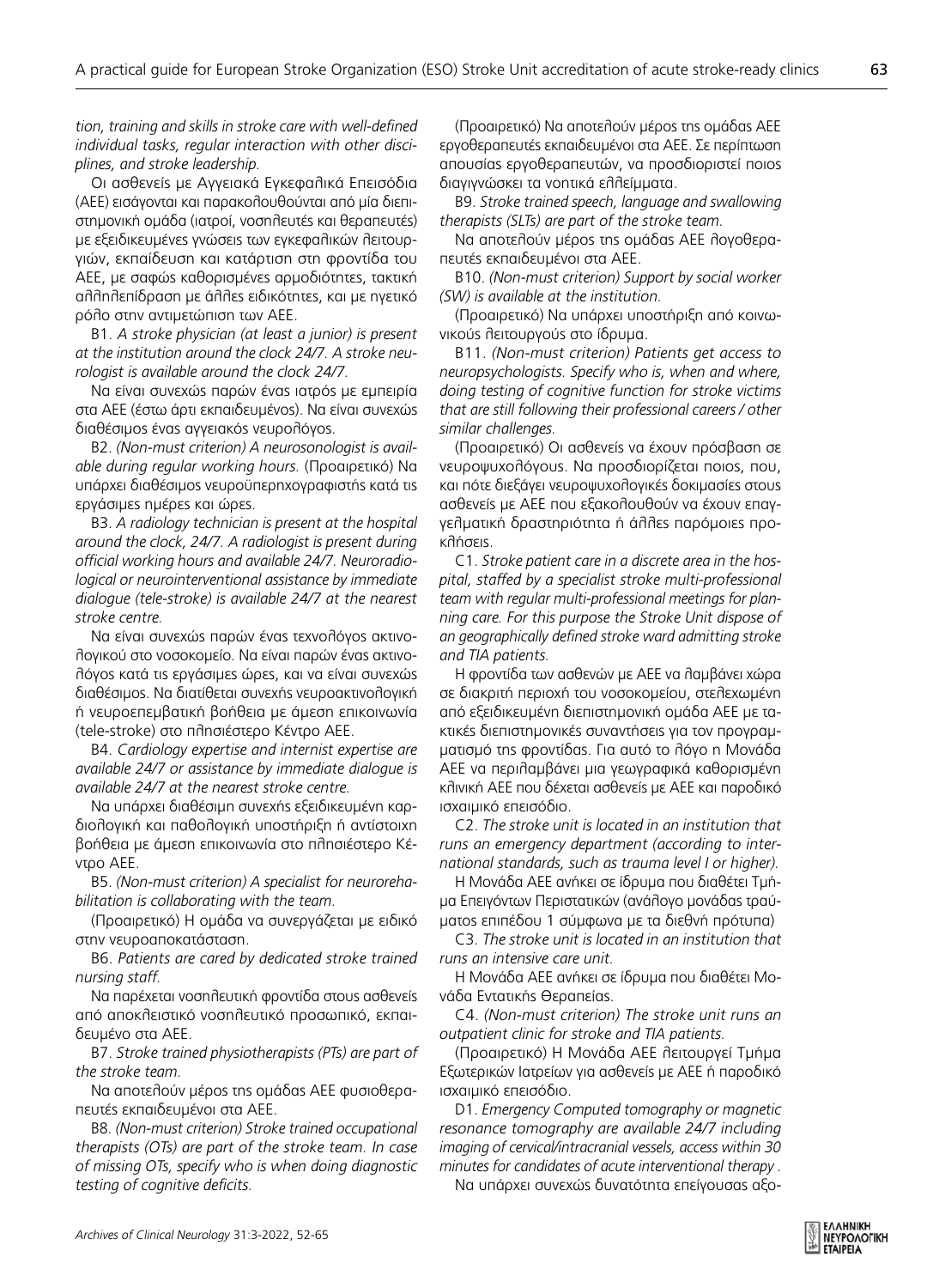νικής ή μαγνητικής τομογραφίας, συμπεριλαμβανομένων απεικονίσεων τραχηλικών/ενδοκράνιων αγγείων, με πρόσβαση εντός 30 λεπτών για ασθενείς που είναι υποψήφιοι για επείγουσες παρεμβατικές θεραπείες.

D2. *Digital subtraction angiography (DSA) is available either in the own Stroke unit or within a nearby stroke centre.*

Να υπάρχει διαθεσιμότητα για ψηφιακή αγγειογραφία στην ίδια Μονάδα ΑΕΕ ή σε παρακείμενο Κέντρο ΑΕΕ.

D3. *Swallowing assessment is warranted 24/7, following a written procedure.* 

Εξασφαλίζεται συνεχής δυνατότητα δοκιμασίας κατάποσης, βάσει γραπτού πρωτοκόλλου.

D4. *Neurosonology assessment is available within 24 hours.*

Υπάρχει διαθέσιμος νευροϋπερηχογραφικός έλεγχος εντός 24 ωρών.

D5. *Investigations for establishing the aetiopathogenic diagnosis are available at the institution (Holtermonitoring at least for 24 hours, TTE, TEE, laboratory analysis, EEG).* 

Υπάρχει στο ίδρυμα δυνατότητα διενέργειας διαγνωστικών εξετάσεων για αιτιοπαθογενετική διάγνωση (Holter ρυθμού τουλάχιστον 24 ωρών, διαθωρακικό υπερηχογράφημα καρδιάς, διοισοφάγειο υπερηχογράφημα καρδιάς, εργαστηριακός έλεγχος, ηλεκτροεγκεφαλογράφημα).

E1. *(Non-must criterion) The stroke team establishes and follows written standard operating procedures (stroke pathways or written protocols, which should be revised regularly) for diagnosis, nursing, rehabilitation, prevention, follow-up, management of critical incidents. There is a concept for pediatric stroke, which defines and enables treatment/ management 24/7 in collaboration with a at the nearest stroke center or a pediatric competence center).* 

(Προαιρετικό) Η ομάδα ΑΕΕ καθορίζει και να ακολουθεί γραπτώς διατυπωμένες τυποποιημένες διαδικασίες λειτουργίας (αλγόριθμος ΑΕΕ ή γραπτά πρωτόκολλα, που επικαιοροποιούνται τακτικά) για τη διάγνωση, τη νοσηλεία, την αποκατάσταση, την πρόληψη, την παρακολούθηση, και την αντιμετώπιση οξέων συμβαμάτων. Υπάρχει σχέδιο θεραπείας παιδιατρικού ΑΕΕ, που επιτρέπει και καθορίζει την αδιάκοπη αντιμετώπιση σε συνεργασία με το πλησιέστερο Κέντρο ΑΕΕ ή το αρμόδιο παιδιατρικό νοσοκομείο.

E2. *(Non-must criterion) There are conceptual written protocols in relation to the emergency medical services, ED, and referring institutions. The concepts are revised regularly.*

(Προαιρετικό) Υπάρχουν γραπτά πρωτόκολλα συνεργασίας με τις επείγουσες ιατρικές υπηρεσίες (ΕΚΑΒ), το Τμήμα Επειγόντων Περιστατικών (ΤΕΠ) και τα παραπέμποντα ιδρύματα. Τα πρωτόκολλα επικαιροποιούνται τακτικά.

E3. *(Non-must criterion) There are conceptual written protocols for all needs of rehabilitation.*

(Προαιρετικό) Να υπάρχουν γραπτώς διατυπωμένα πρωτόκολλα για όλες τις ανάγκες αποκατάστασης.

E4. *(Non-must criterion) The stroke team establishes and works after a defined concept for swallowing disorders.*

(Προαιρετικό). Η Ομάδα ΑΕΕ εφαρμόζει ένα προκαθορισμένο σχέδιο για τις διαταραχές κατάποσης.

 E5. *IV-thrombolysis is available 24/7. Time from EMR arrival to thrombolysis (e.g. Door to needle time, complication rate) is assessed and documented.* 

Υπάρχει αδιάκοπη δυνατότητα ενδοφλέβιας θρομβόλυσης. Μετράται και καταγράφεται ο χρόνος από την άφιξη μέχρι τη θρομβόλυση (χρόνος door-toneedle) καθώς και τα ποσοστά επιπλοκών.

E6. *Neurosurgical and neurointerventional procedures are available 24/7 in collaboration with nearest stroke center.*

Να υπάρχει αδιάκοπη δυνατότητα νευροχειρουργικών και νευροεπεμβατικών παρεμβάσεων σε συνεργασία με το πλησιέστερο Κέντρο ΑΕΕ.

E7. *(Non-must criterion) Revascularisation of the carotid artery with thrombendarterectomy or stenting is available in collaboration with a nearby stroke center 24/7.* 

(Προαιρετικό) Υπάρχει αδιάκοπη δυνατότητα για επαναγγείωση έσω καρωτίδας με ενδαρτηρεκτομή ή τοποθέτηση ενδοπρόθεσης, σε συνεργασία με παρακείμενο Κέντρο ΑΕΕ.

E8. *The infrastructure of the stroke unit allows continuous monitoring of ECG, breathing, blood pressure, pulsoxymetry, and monitoring of glucose and temperature.*

Οι υποδομές της Μονάδας ΑΕΕ επιτρέπουν συνεχή παρακολούθηση ΗΚΓ, αναπνοών, αρτηριακής πίεσης, παλμικής οξυμετρίας, και απλή παρακολούθηση θερμοκρασίας και γλυκόζης αίματος.

F1. *(Non-must criterion) Runs multidisciplinary group meetings at least once a week and documents in the chart that the case was discussed by the multiprofessional team.* 

(Προαιρετικό) Να διενεργούνται διεπιστημονικές συναντήσεις τουλάχιστον μία φορά την εβδομάδα όπου να συζητούνται τα περιστατικά, και να καταγράφεται αυτό στον φάκελο κάθε ασθενούς.

F2. *(Non-must criterion) Organizes ongoing teaching courses and professional education for all groups represented in the stroke team (not only the doctors) is warranted and documented*

(Προαιρετικό) Οργανώνονται συνεχιζόμενα μαθήματα, εξασφαλίζεται και καταγράφεται η επαγγελματική εκπαίδευση για όλα τα μέλη που συγκροτούν την Ομάδα ΑΕΕ (όχι μόνο των ιατρών).

F3. *(Non-must criterion) Patients and their families should be regularly updated about treatment and prognosis.*

(Προαιρετικό) Οι ασθενείς και οι οικογένειές τους ενημερώνονται τακτικά για τη θεραπεία και την πρόγνωση.